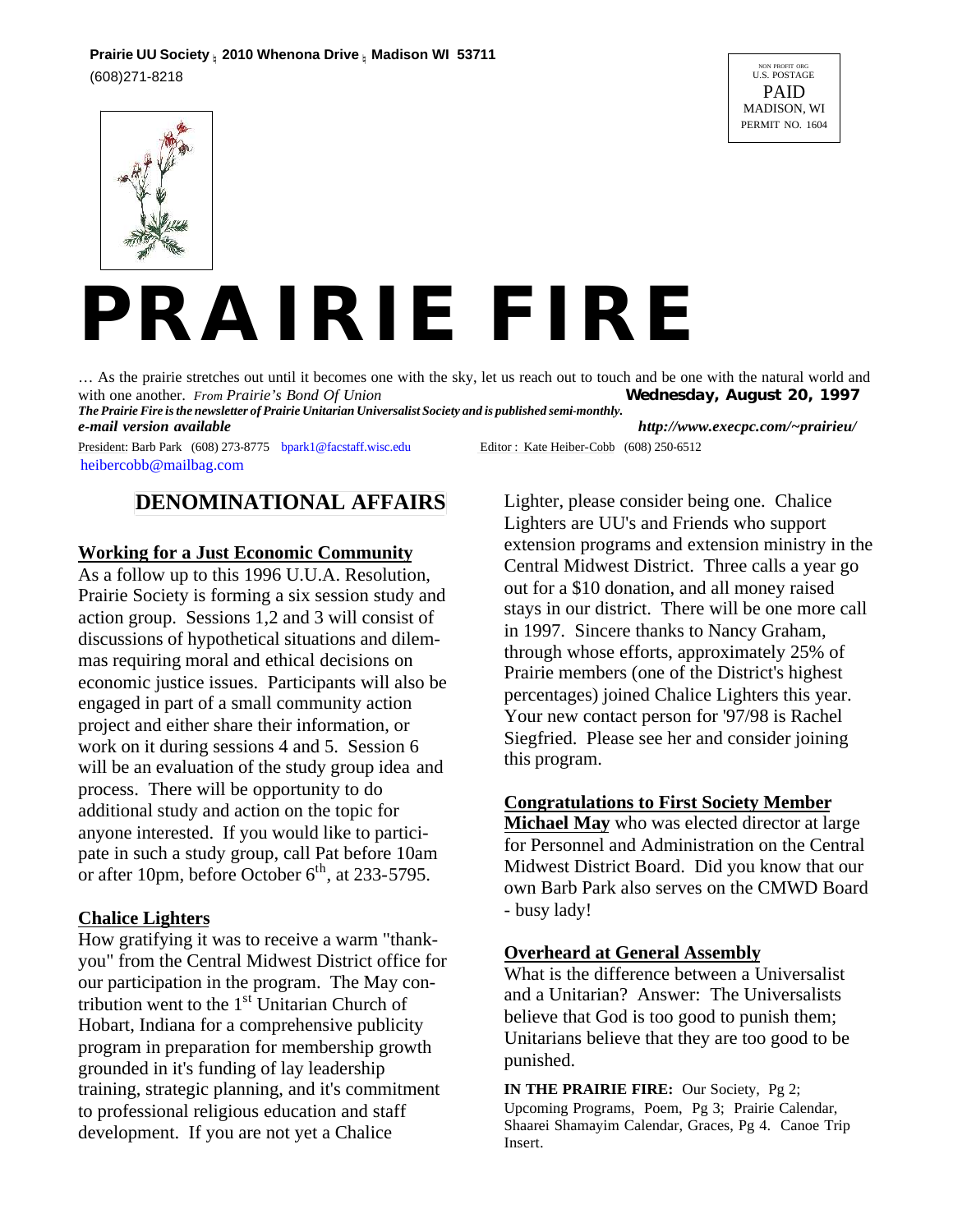# **Our Society**

#### **Marty Drapkin's Photo Exhibit**

Praire member Marty Drapkin's exhibit of black and white photographs, *Mothers and Daughters*, will be on display at Sunroom Café and Gallery, 638 State Street in Madison, from August  $25<sup>th</sup>$ through October  $5<sup>th</sup>$ . Some faces familiar to Prairie members will be in the exhibit.

There will be an opening reception for the exhibit on Tuesday, August  $26<sup>th</sup>$ , from 7-9 pm at Sunroom. All are welcome to attend.

#### **Gifts from the Heart**

In late July Aileen Nettleton and Ken Reinebach each gave a pint of blood, and each had given many times previously. Bravo! Summer sports and accidents make it an especially needy time, while possible donors tend to "put it off". Your recruiter had a recent guest who arrived wearing on his t-shirt:

> See Pete. See Pete drive. See Pete crash. Pete needs blood. For Pete's sake, GIVE BLOOD!

#### **Brag a Little**

When you enter the Prairie Society's meeting house, if you look left at the little kitchen-ward window you will see a blue notebook with a few vignettes of our members. YOUR contribution is needed: Please write a paragraph or two or three about yourself, telling where you grew up, what you do as "work" and hobbies, how you happened to come to Prairie Society and what you have done as part of our society's activities. Funny items welcome! Snapshots solicited! Don't be modest! Spouses, perhaps you'd be a better author of your partner's portrait; if so, feel free to compose his/her page.

#### **New Prairie Directory in the Works**

Kate is working on a new, updated directory for the Society. If you have information, such as a new address or phone number that needs to be changed, please contact Kate at Prairie (271- 8218) so the correct info gets into the directory.

#### **Announcing "UU & Me!"**

"UU & Me!" is a new magazine for UU kids ages 7-12, packed with ideas to help kids and their parents talk about what really matters, and create a link between home, church and their UU faith.

Quarterly issues bring original stories about kids in everyday situations and famous UUs in history, ways to celebrate the seasons and holidays at home, activities and games that make learning about different religious beliefs and developing right relationships fun.

See "UU & Me!" for yourself and share it with all the young UUs in your life. To subscribe, send \$15 (\$17 Canada, \$19 Foreign) along with the name and address of both the subscriber and the child receiving the magazine to: CLF Fulfillment Center, 8080 Pierpont Rd., Bloomfield, NY 14469-9714.

#### **ONGOING**

#### **SOCIAL ACTION COMMITTEE BOOK**

**RESALE.** We are calling for donations of recycled quality reading materials (books, paperbacks, classic magazines, LP albums, CD's) for our continuing fundraising needs. Please call Rob Steinhofer (221-9417) or Jan Howe (238- 7090) to arrange for a pickup.

#### **Quote**

"I don't believe there is intelligent life on other planets…I think they are just like us." Michael Feldman, "Whaddaya Know?" 3/22/97

#### **Note from the Administrator**

As many of you may have noticed, I was on vacation last week. I'm sorry if your phone calls were not returned promptly and am trying to do so this week. I had a wonderful time camping in the north woods and not worrying about everyday life.

I'm slowly improving with the newsletter format and deadlines. I encourage people to submit poems, quotes and any other interesting tidbits for Prairie Fire.

Thanks!!!!!!!!!!!!! Kate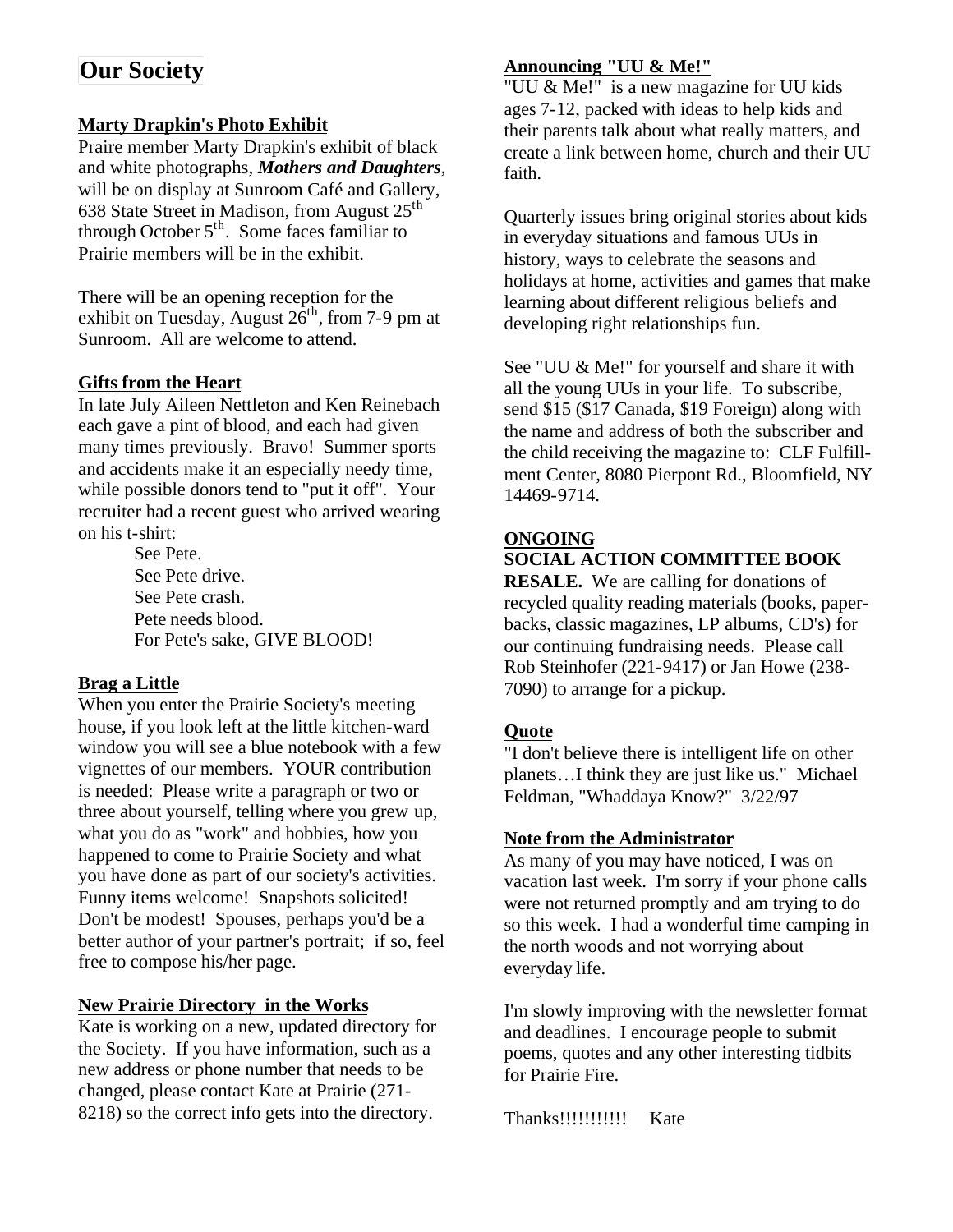# **UPCOMING PROGRAMS**

#### **August 24**

#### **Rise Up and Call Her Name**

Using elements from the continental UUWF curriculum Rise Up and Call Her Name, for which she was the music consultant, Nancy Vedder-Shults will lead us in a ritual which connects us with several goddesses from around the world. Story and song, myth and music, will move and shake us.

#### **August 31**

#### **Whatever Happened to Social Justice?**

This program will be presented by Midge Miller, former State Assembly Representative, founder of The Madison Institute (a progressive think tank) and who is well known for her activism for social justice. Her presentation will be a discussion of the widening chasm between rich and poor, and the implications of corporate power and globilization for government, workers, the church and all of us.

#### **September 7 Building Community at Prairie**

We'll discuss the various ways new and veteran Prairie members can get to know each other better. Erin Bosch will lead the discussion.

# **September 14**

**Racism from a Global Perspective** We'll consider racism from different cultural perspectives and discuss what it means to be anti-racist. Gail Coover will lead the discussion.

# **A NEW UU CHURCH OPENS**

Lake Country UU Church is a new congregation forming in the northwest Waukesha County "Lake Country". It will serve the families living in Oconomowoc, Okauchee, Delafield, Nashota, Hartland, Chenequa, Peewaukee, Waukesha, Wales, Dousman, Sullivan, and the townships of northwestern Waukesha County. We will begin having formal services on September  $7<sup>th</sup>$ , 1997. They will be held at 6:00 PM Sundays at the Delafield Presbyterian Church which is located approximately 1.5 miles north of I-94 and 3 miles south of Highway 16; (Take the Hwy. C "Exit" to Delafield from wither freeway). It is

just north of Christ the King Lutheran Church, but on the WEST side of Highway C.

On September  $7<sup>th</sup>$  our first pulpit guest will be the Rev. Jonalu Johnstone, minister of the James Reeb Unitarian Universalist Congregation in Madison, WI. The following Sunday, September  $14<sup>th</sup>$ , the service will be conducted by the Rev. Tony Larson, minister of the Olympia Brown Unitarian Universalist Church in Racine, WI. Religious Education programming will be provided for children and teenagers.

Please inform any friends or relatives who might be interested in Unitarian-Universalism of this new church in southeastern Wisconsin. For futher information, people may contact Brenda Patterson at 414-542-3243, or Jean Milliren at 414- 646-3689.

*POETRY*

#### First Lesson

Lie back, daughter, let your head Be tipped back in the cup of my hand, Gently, and I will hold you. Spread your arms wide, lie out on the stream and look high at the gulls. A deadman's float is face down. You will dive and swim soon enough where this tidewater ebbs to the sea. Daughter, believe me, when you tire on the long thrash to your island, lie up, and survive. As you float now, where I held you and let go, remember when fear cramps your heart what I told you: lie gently and wide to the light-year stars, lie back, and the sea will hold you.

--Phillip Booth